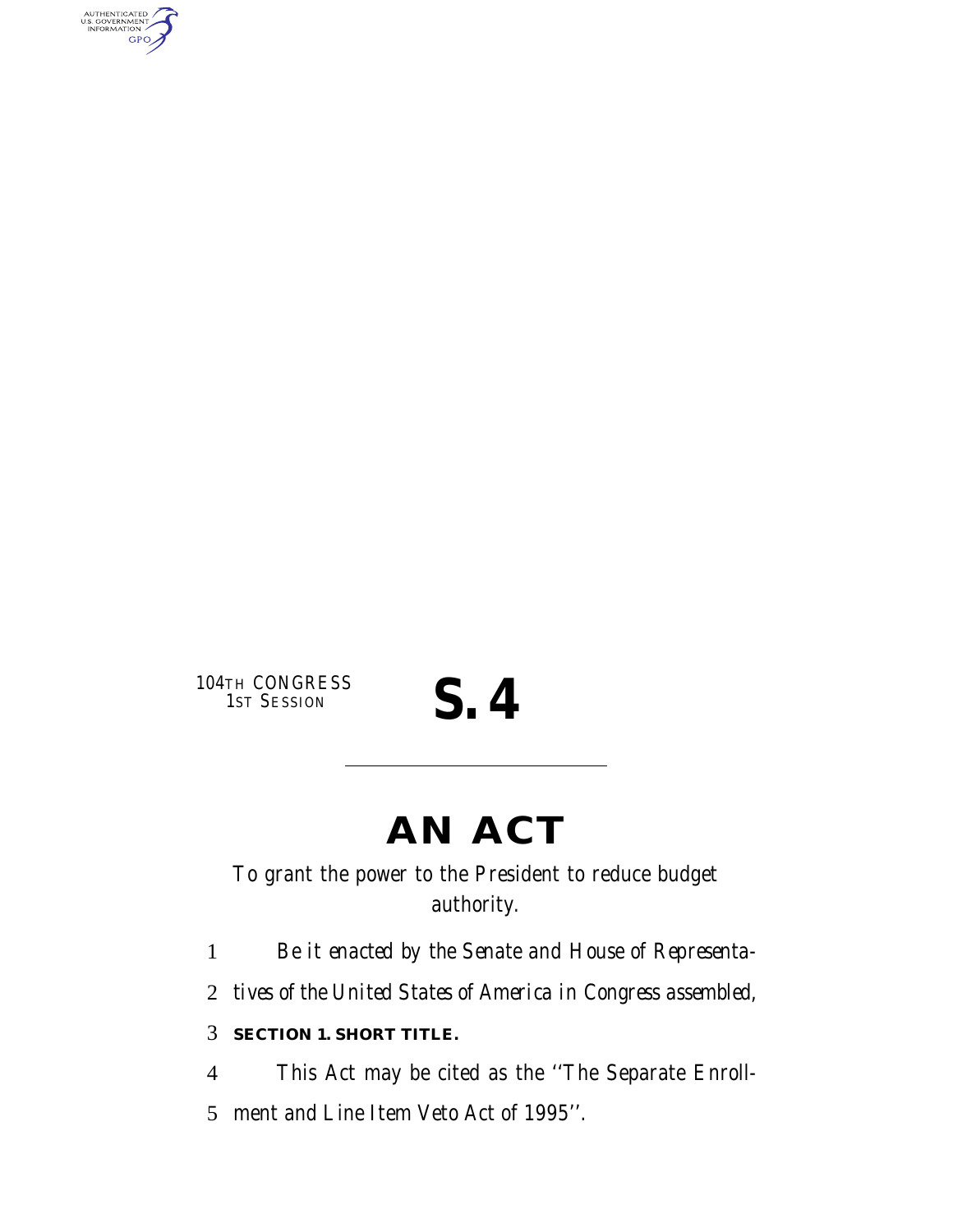#### **SEC. 2. STRUCTURE OF LEGISLATION.**

(a) APPROPRIATIONS LEGISLATION.—

 (1) The Committee on Appropriations of either the House or the Senate shall not report an appro- priation measure that fails to contain such level of detail on the allocation of an item of appropriation proposed by that House as is set forth in the com-mittee report accompanying such bill.

 (2) If an appropriation measure is reported to the House or Senate that fails to contain the level of detail on the allocation of an item of appropria- tion as required in paragraph (1), it shall not be in order in that House to consider such measure. If a point of order under this paragraph is sustained, the measure shall be recommitted to the Committee on Appropriations of that House.

(b) AUTHORIZATION LEGISLATION.—

 (1) A committee of either the House or the Senate shall not report an authorization measure that contains new direct spending or new targeted tax benefits unless such measure presents each new direct spending or new targeted tax benefit as a sep- arate item and the accompanying committee report for that measure shall contain such level of detail as is necessary to clearly identify the allocation of new direct spending or new targeted tax benefits.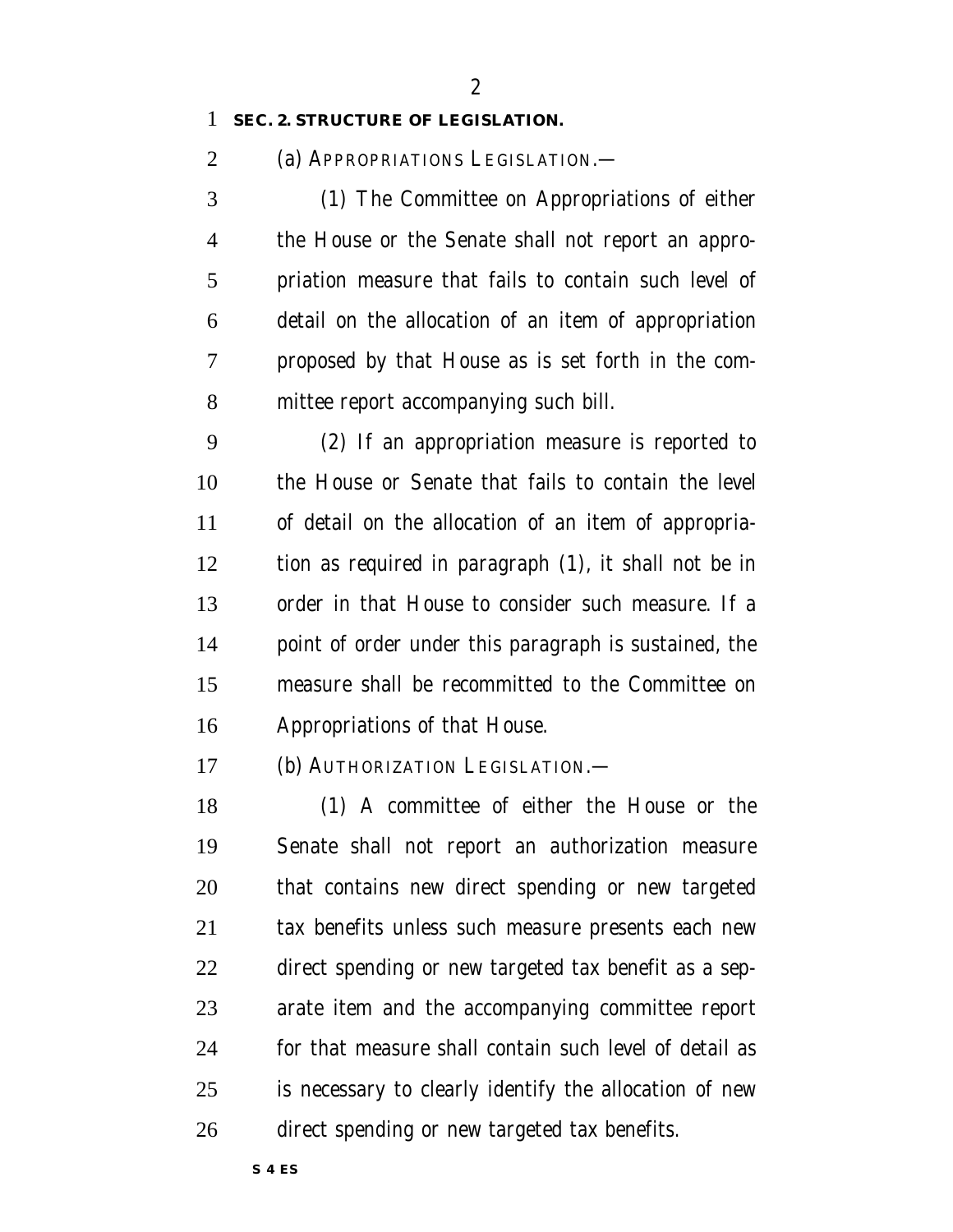(2) If an authorization measure is reported to the House or Senate that fails to comply with para- graph (1), it shall not be in order in that House to consider such measure. If a point of order under this paragraph is sustained, the measure shall be recom- mitted to the committee of jurisdiction of that House.

(c) CONFERENCE REPORTS.—

 (1) A committee of conference to which is com- mitted an appropriations measure shall not file a conference report in either House that fails to con- tain the level of detail on the allocation of an item of appropriation as is set forth in the statement of managers accompanying that report.

 (2) A committee of conference to which is com- mitted an authorization measure shall not file a con- ference report in either House unless such measure presents each direct spending or targeted tax benefit as a separate item and the statement of managers accompanying that report clearly identifies each such item.

 (3) If a conference report is presented to the House or Senate that fails to comply with either paragraph (1) or (2), it shall not be in order in that House to consider such conference report. If a point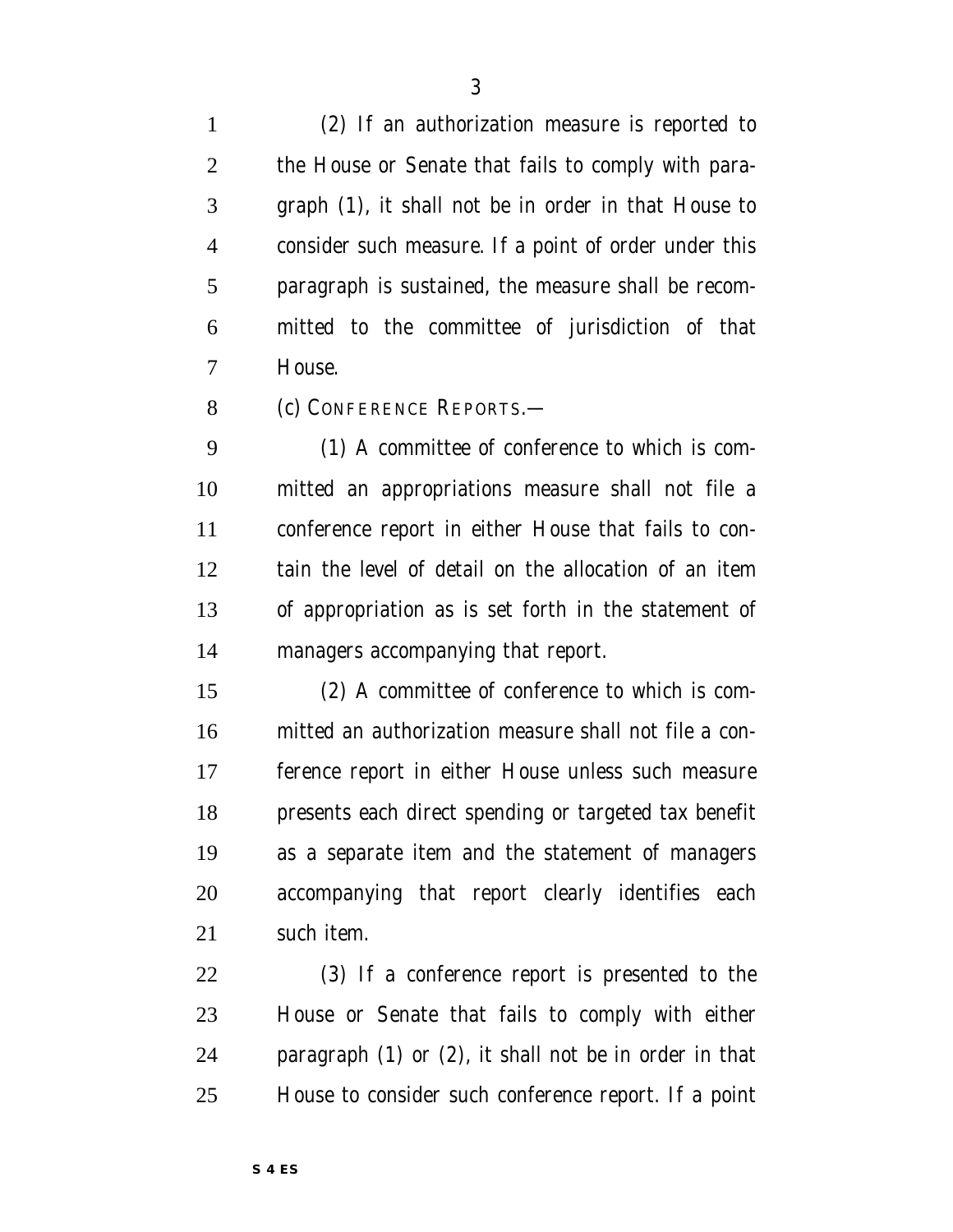of order under this paragraph is sustained in the House to first consider the conference report, the measure shall be deemed recommitted to the com-mittee of conference.

#### **SEC. 3. WAIVERS AND APPEALS.**

 Any provision of section 2 may be waived or sus- pended in the House or Senate only by an affirmative vote of three-fifths of the Members of that House duly chosen and sworn. An affirmative vote of three-fifths of the Mem- bers duly chosen and sworn shall be required to sustain an appeal of the ruling of the Chair on a point of order raised under that section.

#### **SEC. 4. SEPARATE ENROLLMENT.**

 (a)(1) Notwithstanding any other provision of law, when any appropriation or authorization measure first passes both Houses of Congress in the same form, the Sec- retary of the Senate (in the case of a measure originating in the Senate) or the Clerk of the House of Representa- tives (in the case of a measure originating in the House of Representatives) shall disaggregate the items as ref- erenced in section 5(4) and assign each item a new bill number. Henceforth each item shall be treated as a sepa- rate bill to be considered under the following subsections. The remainder of the bill not so disaggregated shall con-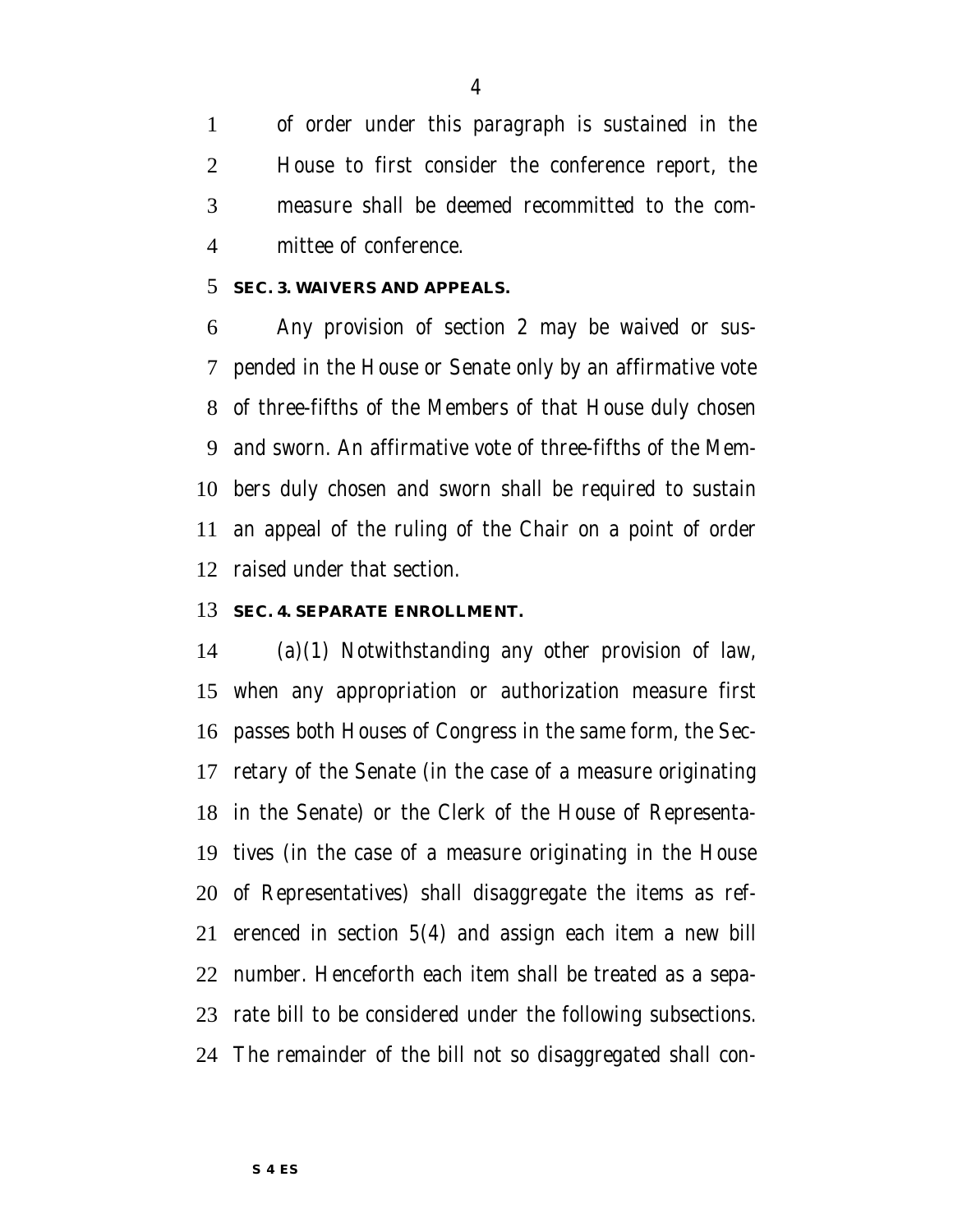ity leader and the minority leader. A motion further to

revision, and

 priate calendar in the other House. They shall be the next order of business in each House and they shall be consid- ered and voted on en bloc and shall not be subject to amendment. A motion to proceed to the bills shall be nondebatable. Debate in the House of Representatives or the Senate on the bills shall be limited to not more than 1 hour, which shall be divided equally between the major-

limit debate is not debatable. A motion to recommit the

 which it was an item prior to such disaggregation, together with such other designation as may be nec- essary to distinguish such measure from other meas- ures disaggregated pursuant to paragraph (1) with respect to the same measure.

(b) The new bills resulting from the disaggregation

described in paragraph (1) of subsection (a) shall be im-

mediately placed on the appropriate calendar in the House

of origination, and upon passage, placed on the appro-

 (2) A bill that is required to be disaggregated into separate bills pursuant to subsection (a)—

(A) shall be disaggregated without substantive

(B) shall bear the designation of the measure of

 stitute a separate bill and shall be considered with the other disaggregated bills pursuant to subsection (b).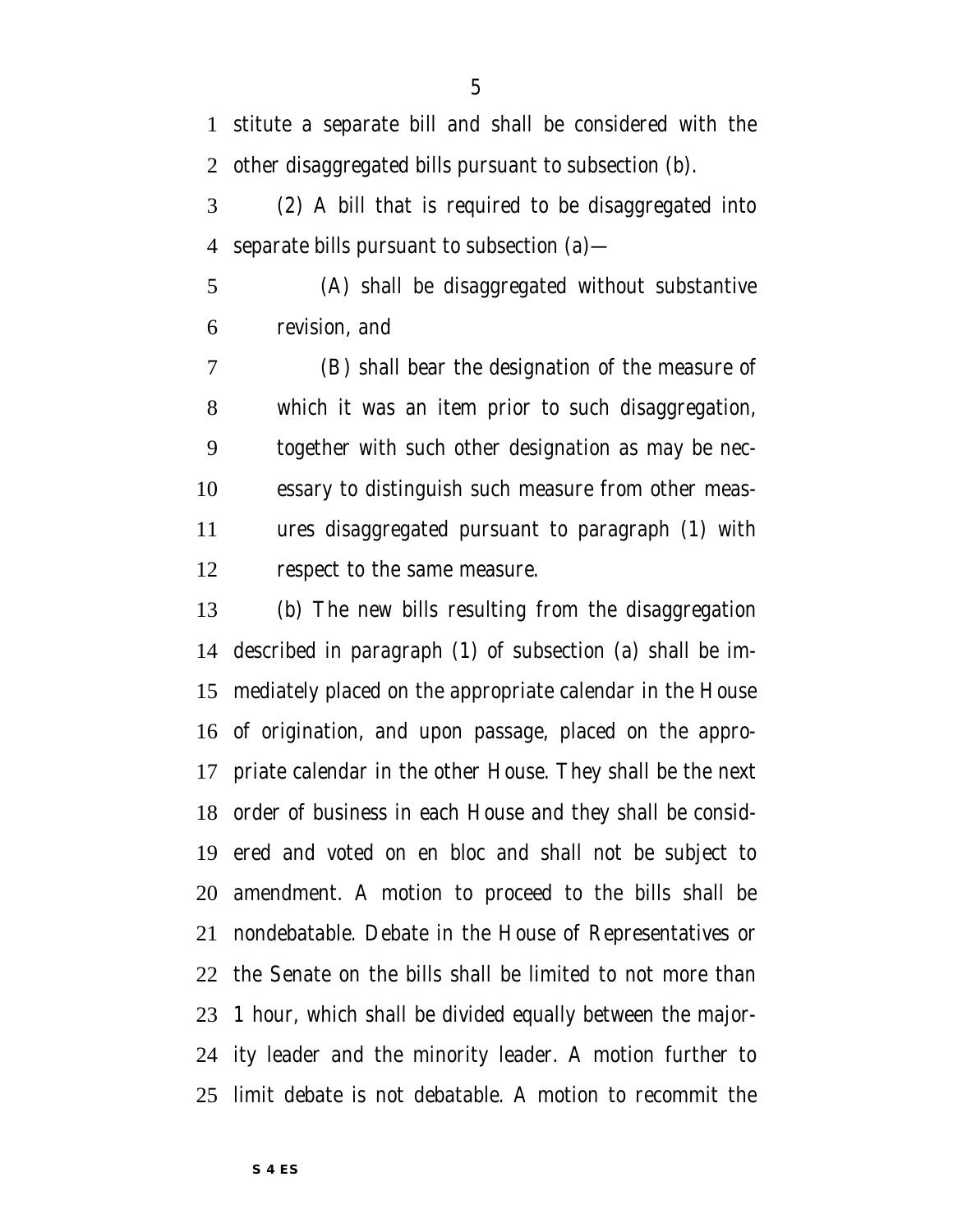bills is not in order, and it is not in order to move to reconsider the vote by which the bills are agreed to or dis-agreed to.

#### **SEC. 5. DEFINITIONS.**

For purposes of this Act:

 (1) The term ''appropriation measure'' means any general or special appropriation bill or any bill or joint resolution making supplemental, deficiency, or continuing appropriations.

 (2) The term ''authorization measure'' means any measure other than an appropriations measure that contains a provision providing direct spending or targeted tax benefits.

 (3) The term ''direct spending'' shall have the same meaning given to such term in section 250(c)(8) of the Balanced Budget and Emergency Deficit Control Act of 1985.

18 (4) The term "item" means—

 (A) with respect to an appropriations measure—

(i) any numbered section,

(ii) any unnumbered paragraph, or

 (iii) any allocation or suballocation of an appropriation, made in compliance with section 2(a), contained in a numbered sec-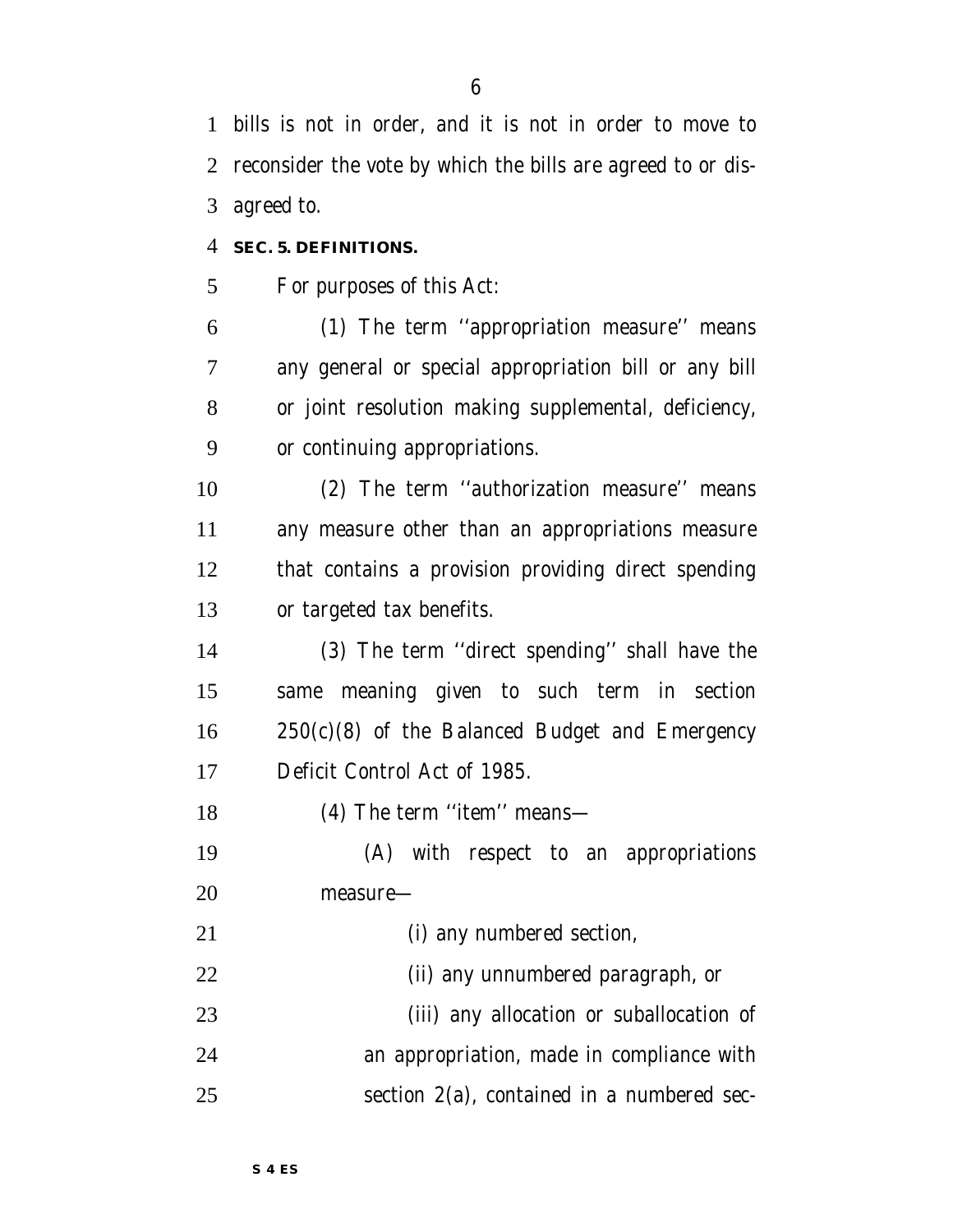| $\mathbf{1}$   | tion or an unnumbered paragraph but             |
|----------------|-------------------------------------------------|
| $\overline{2}$ | shall not include a provision which does        |
| 3              | not appropriate funds, direct the President     |
| $\overline{4}$ | to expend funds for any specific project, or    |
| 5              | create an express or implied obligation to      |
| 6              | expend funds and—                               |
| 7              | (i) rescinds or cancels existing budget         |
| 8              | authority;                                      |
| 9              | (ii) only limits, conditions, or other-         |
| 10             | wise restricts the President's authority to     |
| 11             | spend otherwise appropriated funds; or          |
| 12             | (iii) conditions on an item of appro-           |
| 13             | priation not involving a positive allocation    |
| 14             | of funds by explicitly prohibiting the use of   |
| 15             | any funds; and                                  |
| 16             | (B) with respect to an authorization meas-      |
| 17             | $ure-$                                          |
| 18             | (i) any numbered section, or                    |
| 19             | (ii) any unnumbered paragraph,                  |
| 20             | that contains new direct spending or a new tar- |
| 21             | geted tax benefit presented and identified in   |
| 22             | conformance with section $2(b)$ .               |
| 23             | (5) The term "targeted tax benefit" means any   |
| 24             | provision:                                      |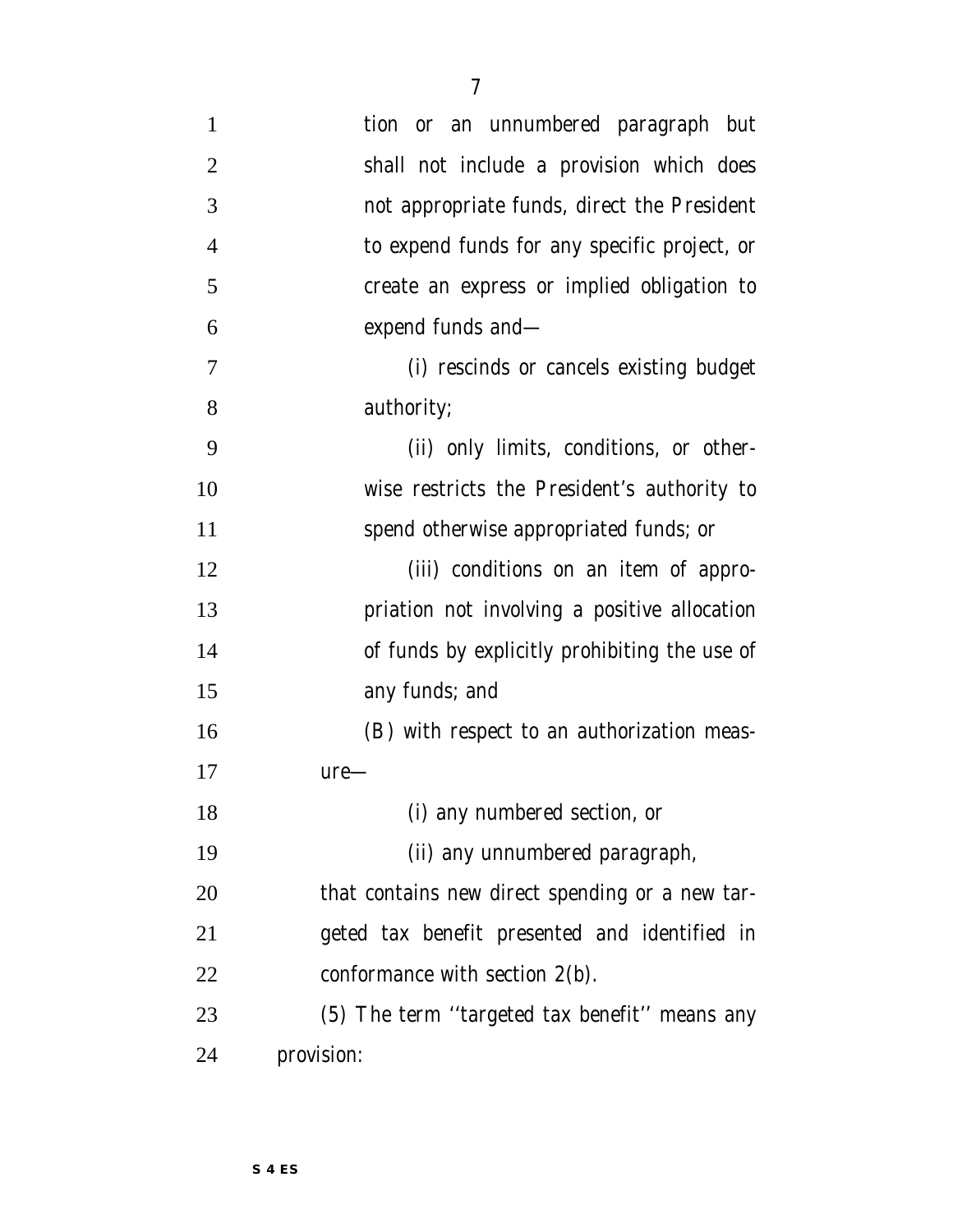| $\mathbf{1}$   | (A) estimated by the Joint Committee on                |
|----------------|--------------------------------------------------------|
| $\overline{2}$ | Taxation as losing revenue for any one of the          |
| 3              | three following periods-                               |
| $\overline{4}$ | (1) the first fiscal year covered by the               |
| 5              | most recently adopted concurrent resolu-               |
| 6              | tion on the budget;                                    |
| $\tau$         | (2) the period of the 5 fiscal years                   |
| 8              | covered by the most recently adopted con-              |
| 9              | current resolution on the budget; or                   |
| 10             | (3) the period of the 5 fiscal years fol-              |
| 11             | lowing the first 5 years covered by the                |
| 12             | most recently adopted concurrent resolu-               |
| 13             | tion on the budget; and                                |
| 14             | (B) having the practical effect of providing           |
| 15             | more favorable tax treatment to a particular           |
| 16             | taxpayer or limited group of taxpayers when            |
| 17             | compared with other similarly situated tax-            |
| 18             | payers.                                                |
| 19             | SEC. 6. JUDICIAL REVIEW.                               |
| 20             | (a) EXPEDITED REVIEW.—                                 |
| 21             | (1) Any Member of Congress may bring an ac-            |
| 22             | tion, in the United States District Court for the Dis- |
| 23             | trict of Columbia, for declaratory judgment and in-    |
| 24             | junctive relief on the ground that a provision of this |
| 25             | Act violates the Constitution.                         |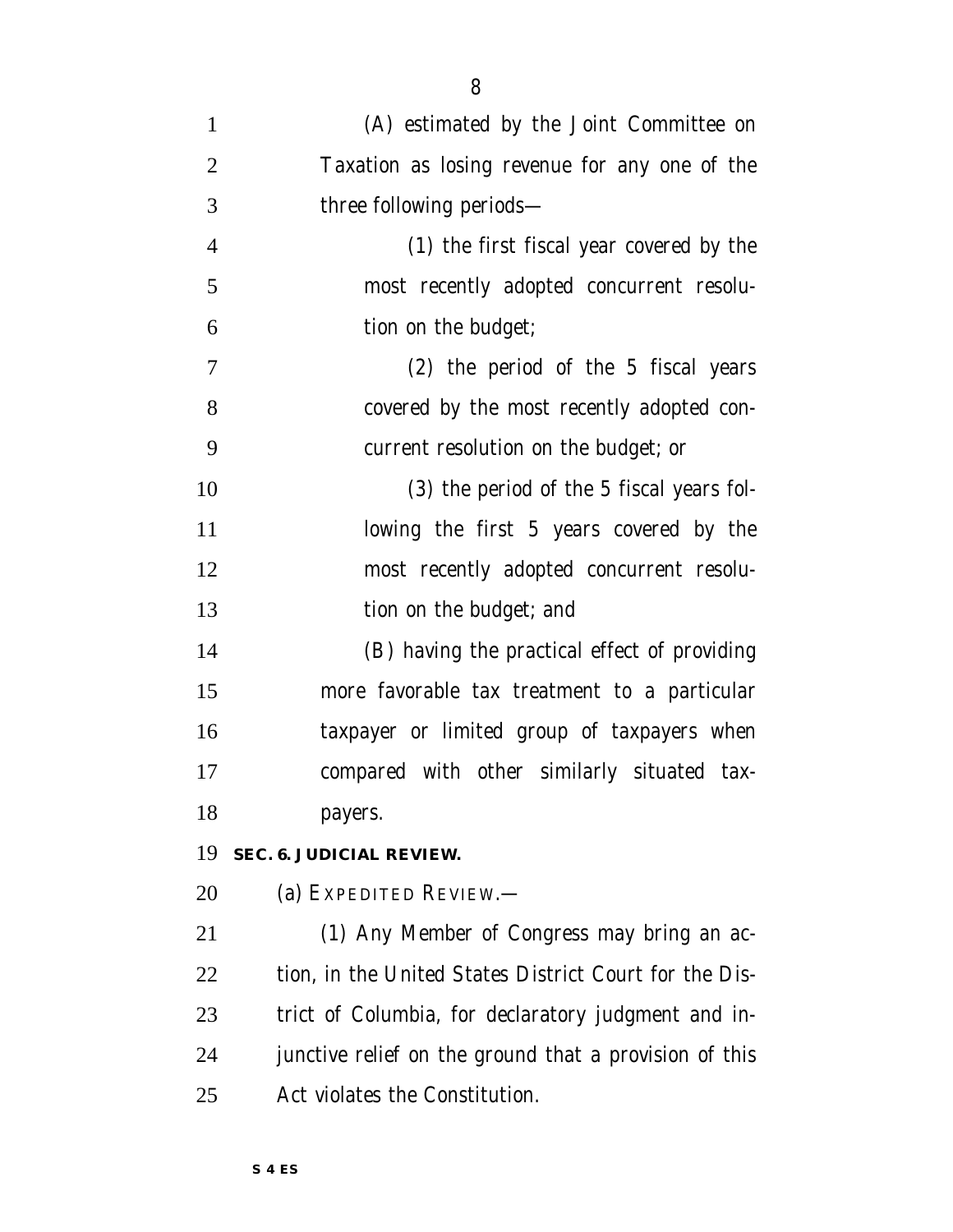(2) A copy of any complaint in an action brought under paragraph (1) shall be promptly de- livered to the Secretary of the Senate and the Clerk of the House of Representatives, and each House of Congress shall have the right to intervene in such action.

 (3) Any action brought under paragraph (1) shall be heard and determined by a three-judge court in accordance with section 2284 of title 28, United States Code.

 Nothing in this section or in any other law shall infringe upon the right of the House of Representatives or the Sen- ate to intervene in an action brought under paragraph (1) without the necessity of adopting a resolution to authorize such intervention.

 (b) APPEAL TO SUPREME COURT.—Notwithstanding any other provisions of law, any order of the United States District Court for the District of Columbia which is issued pursuant to an action brought under paragraph (1) of sub- section (a) shall be reviewable by appeal directly to the Supreme Court of the United States. Any such appeal shall be taken by a notice of appeal filed within 10 days after such order is entered; and the jurisdictional state- ment shall be filed within 30 days after such order is en-tered. No stay of an order issued pursuant to an action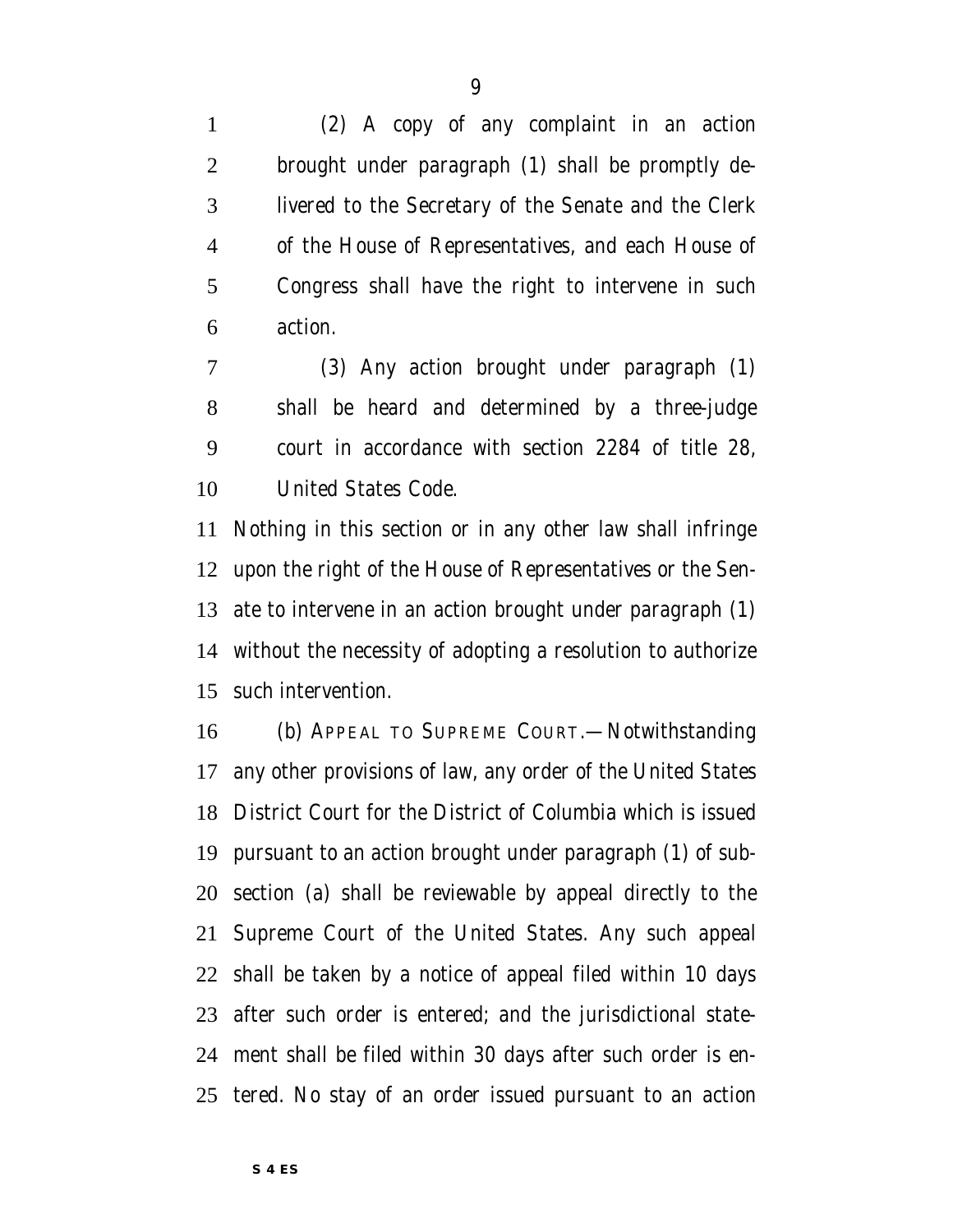brought under paragraph (1) of subsection (a) shall be issued by a single Justice of the Supreme Court.

 (c) EXPEDITED CONSIDERATION.—It shall be the duty of the District Court for the District of Columbia and the Supreme Court of the United States to advance on the docket and to expedite to the greatest possible ex- tent the disposition of any matter brought under sub-section (a).

 (d) SEVERABILITY.—If any provision of this Act, or the application of such provision to any person or cir- cumstance is held unconstitutional, the remainder of this Act and the application of the provisions of such Act to any person or circumstance shall not be affected thereby.

#### **SEC. 7. TREATMENT OF EMERGENCY SPENDING.**

 (a) EMERGENCY APPROPRIATIONS.—Section  $251(b)(2)(D)(i)$  of the Balanced Budget and Emergency Deficit Control Act of 1985 is amended by adding at the end the following new sentence: ''However, OMB shall not adjust any discretionary spending limit under this clause for any statute that designates appropriations as emer- gency requirements if that statute contains an appropria- tion for any other matter, event, or occurrence, but that statute may contain rescissions of budget authority.''.

 (b) EMERGENCY LEGISLATION.—Section 252(e) of the Balanced Budget and Emergency Deficit Control Act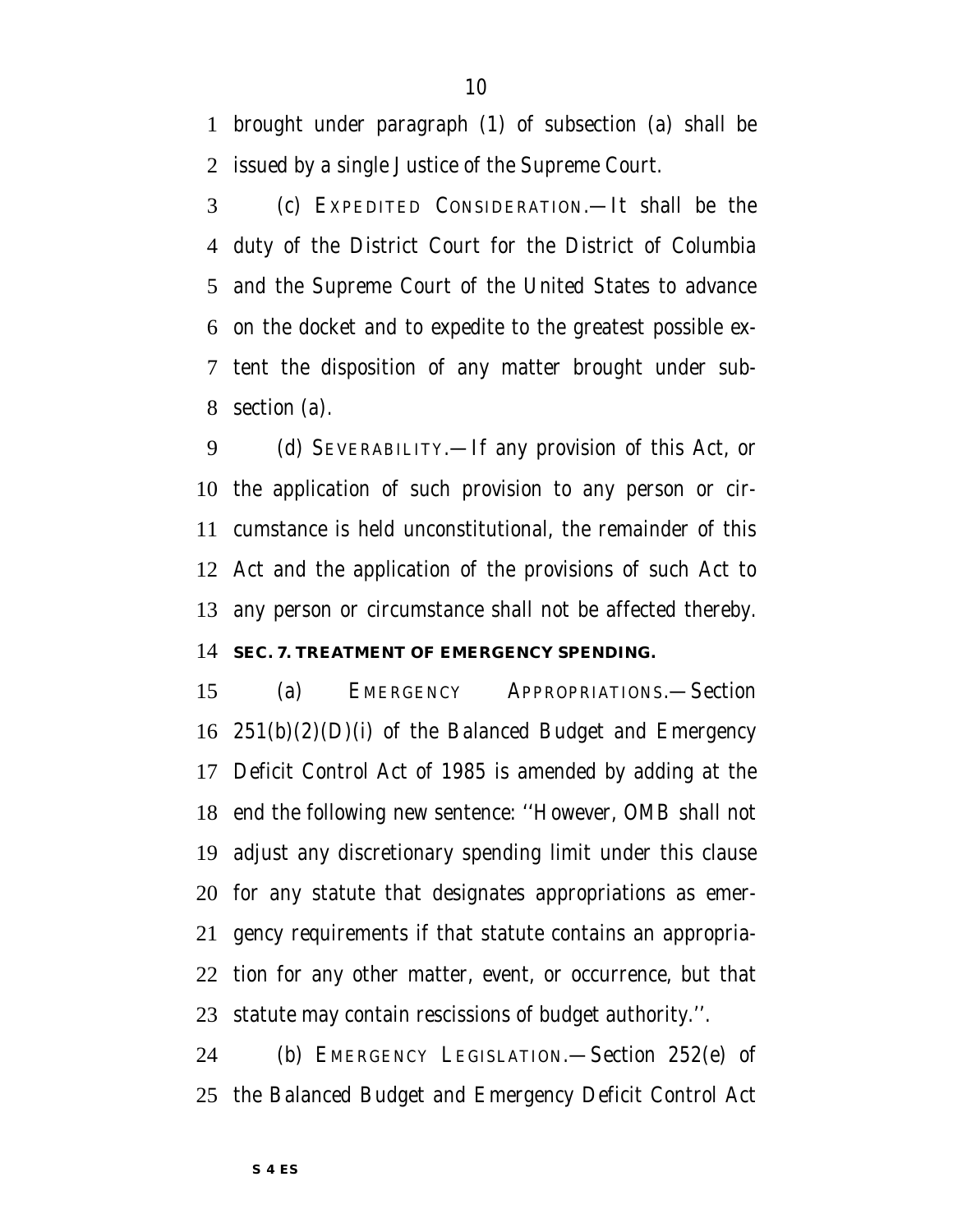of 1985 is amended by adding at the end the following new sentence: ''However, OMB shall not designate any such amounts of new budget authority, outlays, or receipts as emergency requirements in the report required under subsection (d) if that statute contains any other provisions that are not so designated, but that statute may contain provisions that reduce direct spending.''.

 (c) NEW POINT OF ORDER.—Title IV of the Congres- sional Budget Act of 1974 is amended by adding at the end the following new section:

''POINT OF ORDER REGARDING EMERGENCIES

 ''SEC. 408. It shall not be in order in the House of Representatives or the Senate to consider any bill or joint resolution, or amendment thereto or conference report thereon, containing an emergency designation for purposes of section 251(b)(2)(D) or 252(e) of the Balanced Budget and Emergency Deficit Control Act of 1985 if it also pro- vides an appropriation or direct spending for any other item or contains any other matter, but that bill or joint resolution, amendment, or conference report may contain rescissions of budget authority or reductions of direct spending, or that amendment may reduce amounts for that emergency.''.

24 (d) CONFORMING AMENDMENT.—The table of con- tents set forth in section 1(b) of the Congressional Budget and Impoundment Control Act of 1974 is amended by in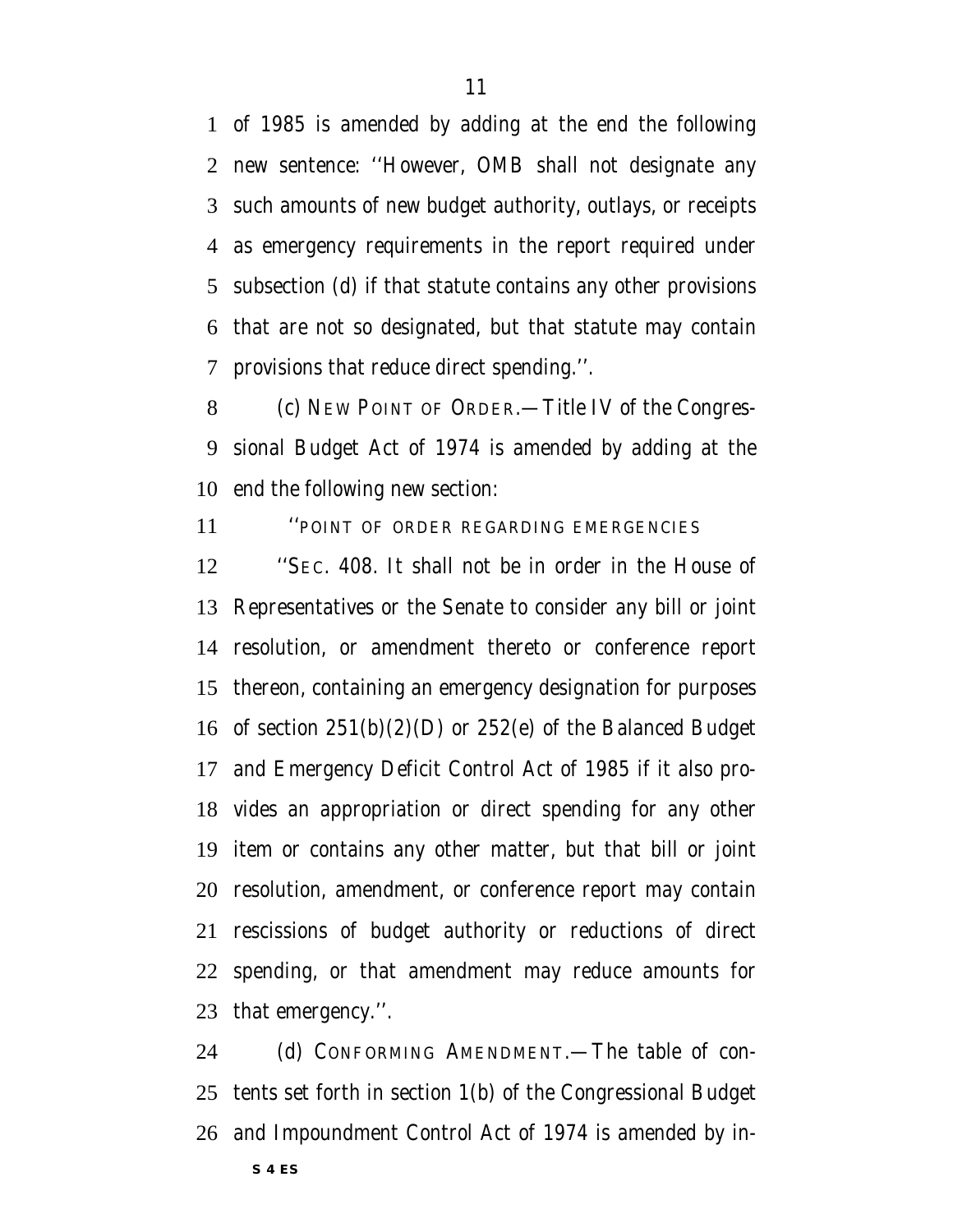''Sec. 408. Point of order regarding emergencies.''.

### **SEC. 8. SAVINGS FROM RESCISSION BILLS USED FOR DEFI-**

#### **CIT REDUCTION.**

 (a) Not later than 45 days of continuous session after the President vetoes an appropriations measure or an au-thorization measure, the President shall—

 (1) with respect to appropriations measures, re- duce the discretionary spending limits under section 601 of the Congressional Budget Act of 1974 for the budget year and each outyear by the amount by which the measure would have increased the deficit in each respective year;

 (2) with respect to a repeal of direct spending, or a targeted tax benefit, reduce the balances for the budget year and each outyear under section 252(b) of the Balanced Budget and Emergency Deficit Con- trol Act of 1985 by the amount by which the meas- ure would have increased the deficit in each respec-tive year.

(b) EXCEPTIONS.—

 (1) This section shall not apply if the vetoed appropriations measure or authorization measure be-comes law, over the objections of the President, be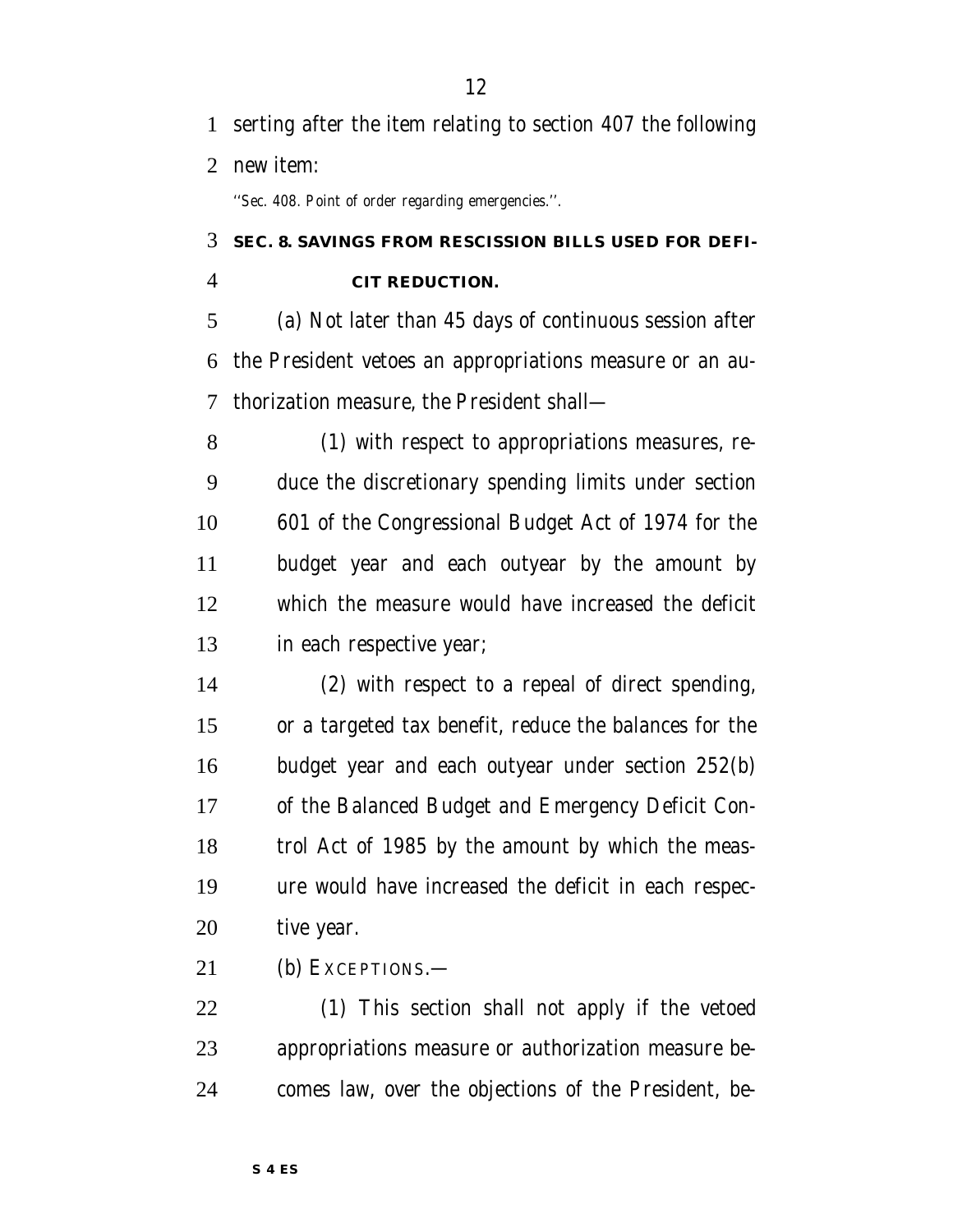fore the President orders the reduction required by 2 subsections (a)(1) or (a)(2).

 (2) If the vetoed appropriations measure or au- thorization measure becomes law, over the objections of the President, after the President has ordered the 6 reductions required by subsections (a)(1) or (a)(2), then the President shall restore the discretionary spending limits under section 601 of the Congres- sional Budget Act of 1974 or the balances under section 252(b) of the Balanced Budget and Emer- gency Deficit Control Act of 1985 to reflect the posi- tions existing before the reduction ordered by the President in compliance with subsection (a).

**SEC. 9. EVALUATION AND SUNSET OF TAX EXPENDITURES**

 (a) LEGISLATION FOR SUNSETTING TAX EXPENDI- TURES.—The President shall submit legislation for the periodic review, reauthorization, and sunset of tax expend-itures with his fiscal year 1997 budget.

 (b) BUDGET CONTENTS AND SUBMISSION TO CON- GRESS.—Section 1105(a) of title 31, United States Code, is amended by adding at the end the following paragraph: ''(30) beginning with fiscal year 1999, a Fed- eral Government performance plan for measuring the overall effectiveness of tax expenditures, includ-ing a schedule for periodically assessing the effects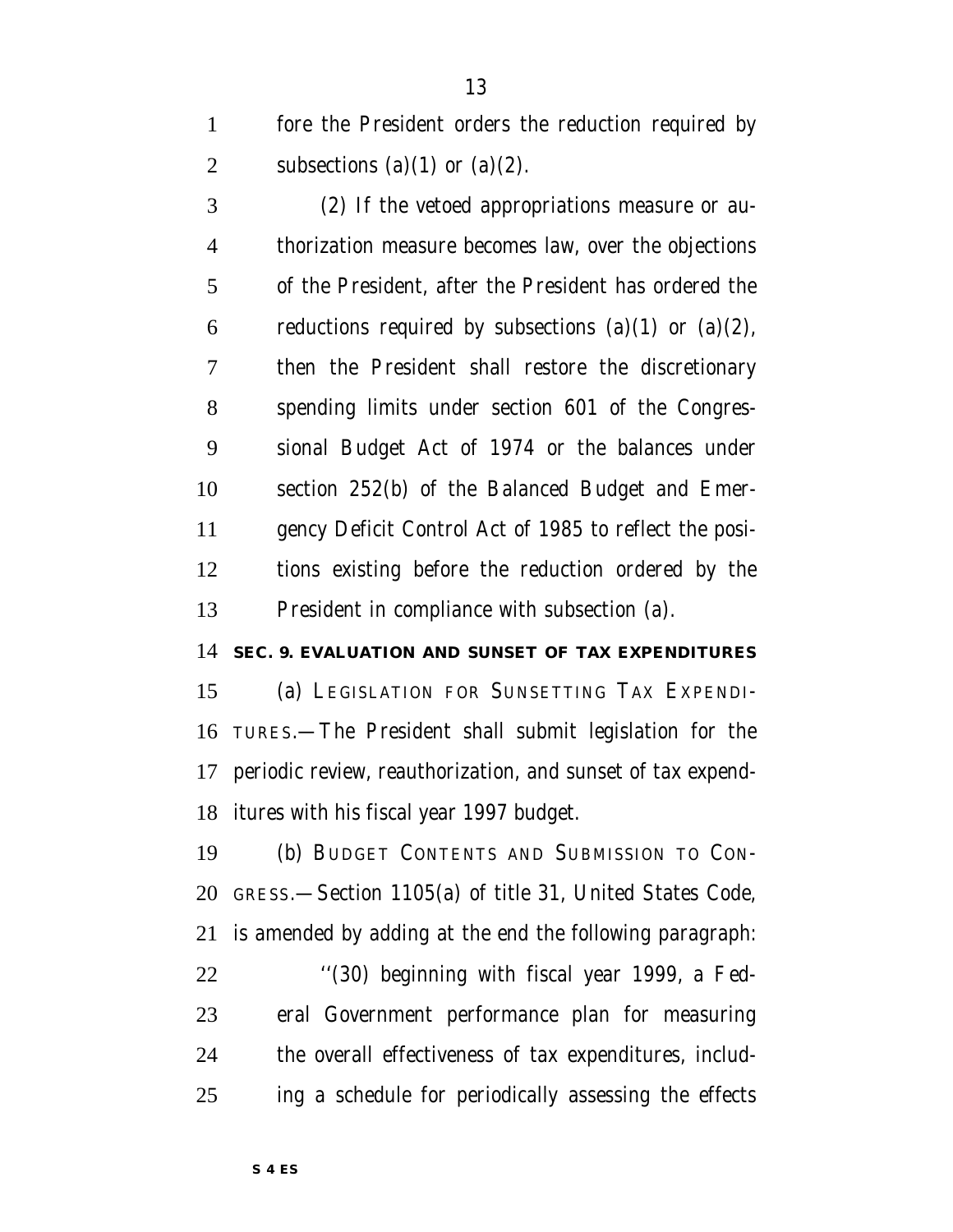| $\mathbf{1}$   | of specific tax expenditures in achieving performance         |
|----------------|---------------------------------------------------------------|
| $\overline{2}$ | goals.".                                                      |
| 3              | (c) PILOT PROJECTS. - Section 1118(c) of title 31,            |
| 4              | United States Code, is amended by-                            |
| 5              | (1) striking "and" after the semicolon in para-               |
| 6              | graph(2);                                                     |
| 7              | (2) redesignating paragraph (3) as paragraph                  |
| 8              | $(4)$ ; and                                                   |
| 9              | (3) adding after paragraph (2) the following:                 |
| 10             | "(3) describe the framework to be utilized by                 |
| 11             | the Director of the Office of Management and Budg-            |
| 12             | et, after consultation with the Secretary of the              |
| 13             | Treasury, the Comptroller General of the United               |
| 14             | States, and the Joint Committee on Taxation, for              |
| 15             | undertaking periodic analyses of the effects of tax           |
| 16             | expenditures in achieving performance goals and the           |
| 17             | relationship between tax expenditures and spending            |
| 18             | programs; and".                                               |
| 19             | (d) CONGRESSIONAL BUDGET ACT.—Title IV of the                 |
| 20             | Congressional Budget Act of 1974 is amended by adding         |
| 21             | at the end thereof the following:                             |
| 22             | "TAX EXPENDITURES                                             |
| 23             | "SEC. 409. It shall not be in order in the House of           |
| 24             | Representatives or the Senate to consider any bill, joint     |
| 25             | resolution, amendment, motion, or conference report that      |
| 26             | contains a tax expenditure unless the bill, joint resolution, |

**S 4 ES**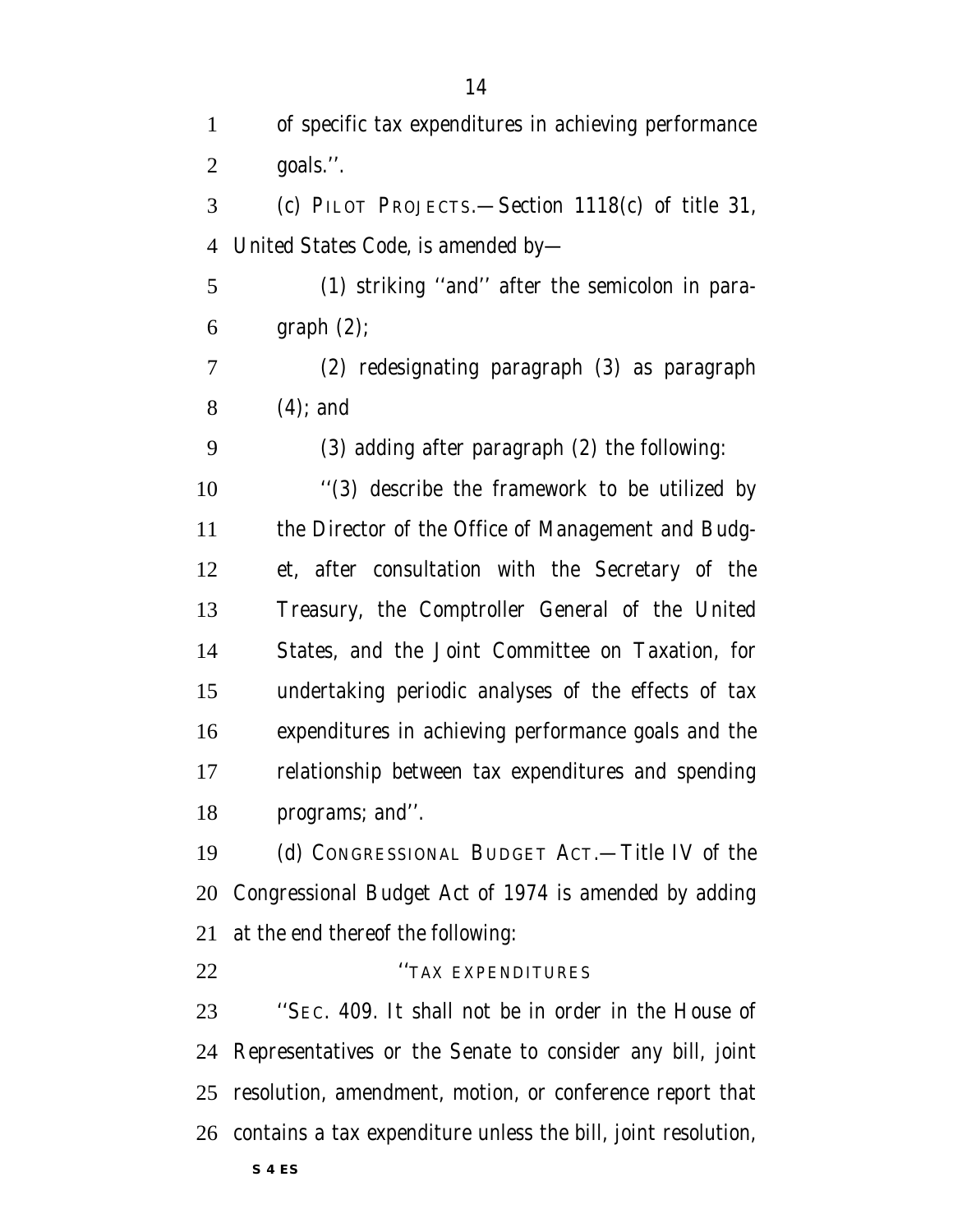amendment, motion, or conference report provides that the tax expenditure will terminate not later than 10 years after the date of enactment of the tax expenditure.''.

#### **SEC. 10. EFFECTIVE DATE.**

 The provisions of this Act shall apply to measures passed by the Congress beginning with the date of the en- actment of this Act and ending on September 30, 2000. Passed the Senate March 23, 1995. Attest:

*Secretary.*